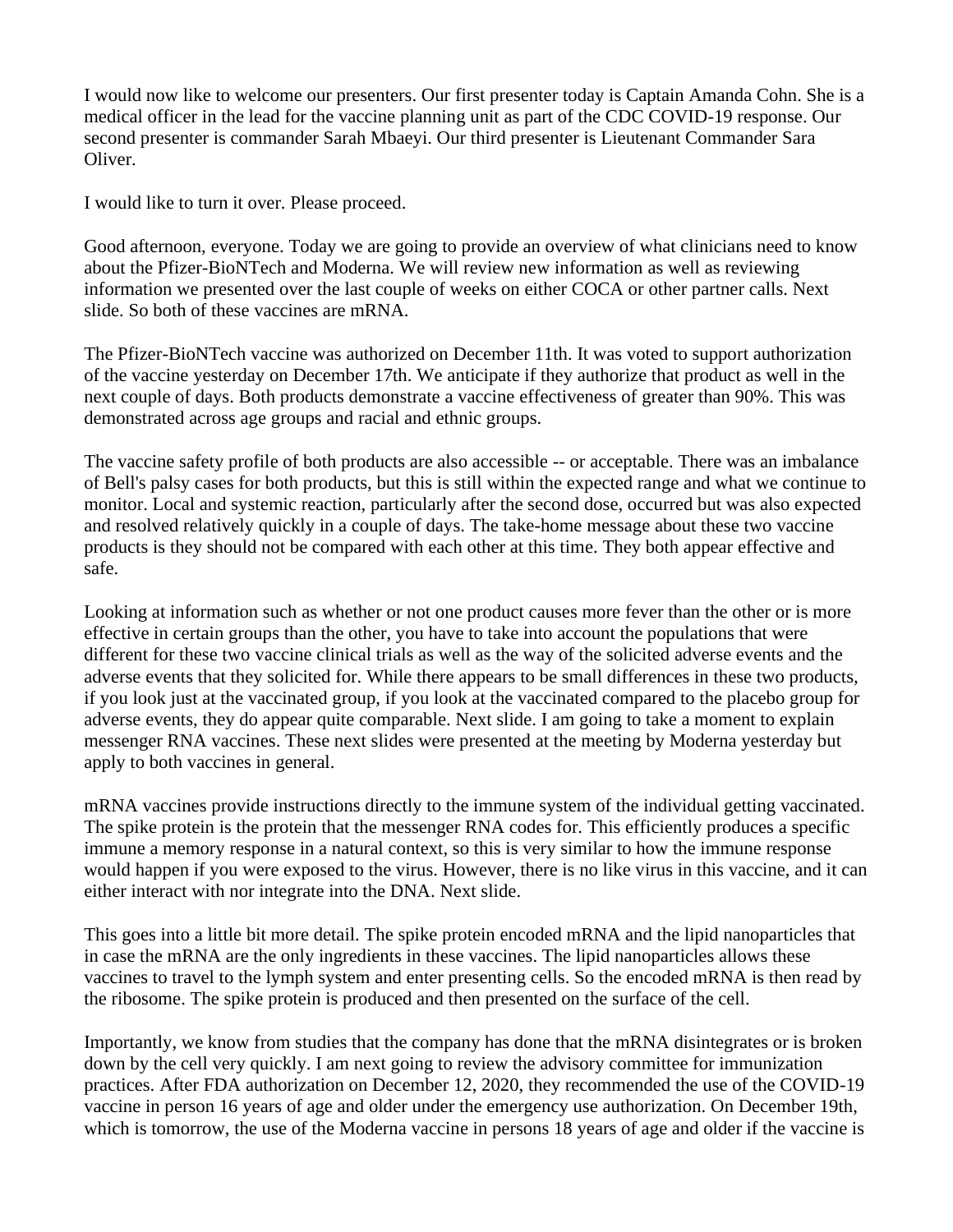authorized by the FDA. The big difference between the two vaccine products are the age group for with the authorization goes down to. It is 16 verses 18. The other big difference in these vaccines, while they are both two dose of vaccine series, the Pfizer product is 21 days apart and the Moderna product is given 28 days apart. They also made recommendations about prioritization. ACIP recommends that when a COVID vaccine is authorized by the FDA and is recommended by ACIP that healthcare personnel be offered vaccination in the initial phase. This is phase 1A. To let everyone know, ACIP is considering phase 1A and 1B, and we anticipate them being completed by Sunday, where the next final group would be all adults. Next slide.

To complement the ACIP recommendations, the CDC has also published on our website clinical considerations for the use of the Pfizer-BioNTech vaccine. These were presented last week and are available at this link on our website. These clinical considerations will be updated to include information on both authorized mRNA products.

We anticipate that the clinical considerations will be nearly identical at this time for both products other than the two differences that I've just mentioned. There may be some other small differences, but we are trying to align the clinical guidance as closely as possible, regardless of the product. That does not mean the products are interchangeable. These clinical guidance was informed by data submitted to FDA for the EUA of the vaccine, other data sources, and we relied heavily on the general best practices guidelines for immunization as well as expert opinion. We will continue to update the clinical guidance documents as we understand these vaccines more.

A couple of key highlights to make from these clinical considerations is that we want clinical providers to understand that these vaccines are reactive. Before a vaccination, you should question recipients about expected local and systemic postvaccination. It is particularly true for the second dose. This is including things like redness, pain, and fevers after vaccination that resolved within 24 to 48 hours.

Unless a person develops a contraindication to vaccination, they should be encouraged to complete the series even if they developed postvaccination symptoms in order to optimize protection against COVID-19. At this time, we do not have data to support use of a single dose of vaccine. Next is that it may be taken for treatment of postvaccination, but we do not recommend routine prophylactics due to lack of information on the impact of its use of antibody responses. The link for this is included below. Next slide.

The other really important thing to counsel your patience and for all of you to understand is that protection from vaccination is not immediate. The vaccine is a two dose series and will take one to two weeks following the second dose to be considered. Additionally, no vaccine is 100% effective, so given the current limited information on how well the vaccine works in the general population, how much it may reduce disease, severity, or transmission and how long protection lasts, we are recommending that vaccine persons continue to follow all current guidance to protect themselves and others, including all of these things you see below, which are normal social distancing guidance. We do recommend that an individual follow guidance after exposure to someone with COVID-19, even if vaccinated, and following workplace or school guidance. Next slide.

We will talk about this a little bit more in the question and answer, but we do have in our clinical guidance and algorithm to support triaging persons presenting for mRNA vaccines. The green column indicates conditions in which you may proceed with vaccination. The second column is conditions which are considered caution to vaccination. The third column is contraindications to vaccination. This is split up into two rows.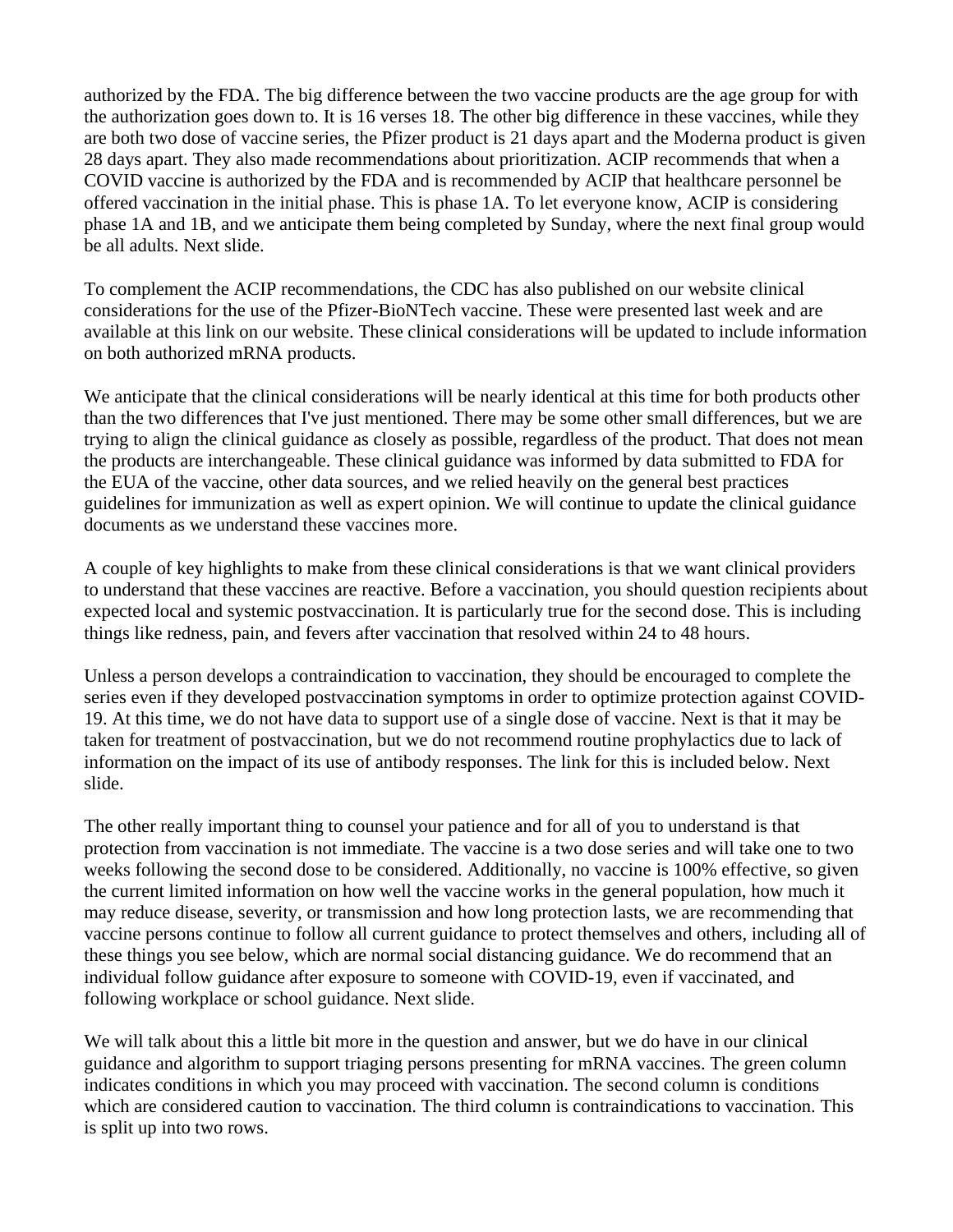The first row is conditions, so things like immunocompromised conditions, pregnancy, lactation. A person may proceed with vaccination, but additional information should be provided to those individuals. Additionally, any history of allergy to food, to pets, to insects or allergies not related to vaccines can proceed with vaccinations, but we recommend a 30 minute observation for person with a history of severe reaction due to any cause. Precautions include moderate to severe illness as well as history of severe allergic reactions to another vaccine or history of severe allergic reactions to any injectable therapy. That would require a risk assessment, considered differing vaccination, and if an individual does get vaccinated implementing a 30 minute observation period.

Finally, there are no conditions which are contraindications to vaccination. So we do have an additional focus interim considerations for management of anaphylaxis, which includes information on early recognition, medication and supplies, management of anaphylaxis, and recommendation to immediately activate EMS if there is an anaphylactic reaction and patient counseling and reporting. Next slide.

These are the recommended medications and supplies that sites should have available to manage anaphylaxis. Epinephrine, antihistamines, stethoscope, and timing device to assess a pulse should be available at all sites. There is some additional sites recommendations to include where feasible. The most important thing to do is to administer epinephrine and call 911 if any individual is experiencing anaphylactic reaction.

I want to highlight that we have multiple COVID-19 vaccine communication resources for healthcare providers, for medical centers, both how to engage in effective COVID-19 vaccine recommendations, a strong recommendation from a healthcare provider. We know that is one of the most important things to inform a person's decision to get vaccinated. Even if you are a healthcare provider who is not administering vaccine at this time, all of you see patients every day and can recommend vaccination when it is the right time for that individual to get vaccinated.

We also have a toolkit with multiple posters and stickers and slide presentations to talk to both healthcare personnel in your institution or medical practice as well as your patience. So we do have more toolkits that will be available soon, including one for long-term care facilities, for health departments, for community-based organizations, and for employers. Next slide.

One other key set of documents we want to point out is we have developed infection prevention and control of accommodations for persons with postvaccination symptoms. This is really important both for healthcare personnel as well as long-term care facility residents. It helps build out a framework for determining, you know, we do not want to unnecessarily exclude healthcare personnel who only have postvaccination signs and symptoms from work. We also do not want to inadvertently allow healthcare personnel with another transmissible infection to work. These are both available on our website as well. Next slide.

So we will now move to the second part of our session where I will be asking questions and moderating a panel discussion with Dr. Mbaeyi and Dr. Oliver. These questions have been taken from the multiple questions we've received from healthcare providers, including during our last COCA call over the last week to 10 days. We really want to hear your questions. It has helped us so much in understanding what clinical guidance we need to have available to healthcare providers, so please continue to put questions that you have in the  $O&A$  as we go through these questions and have this discussion.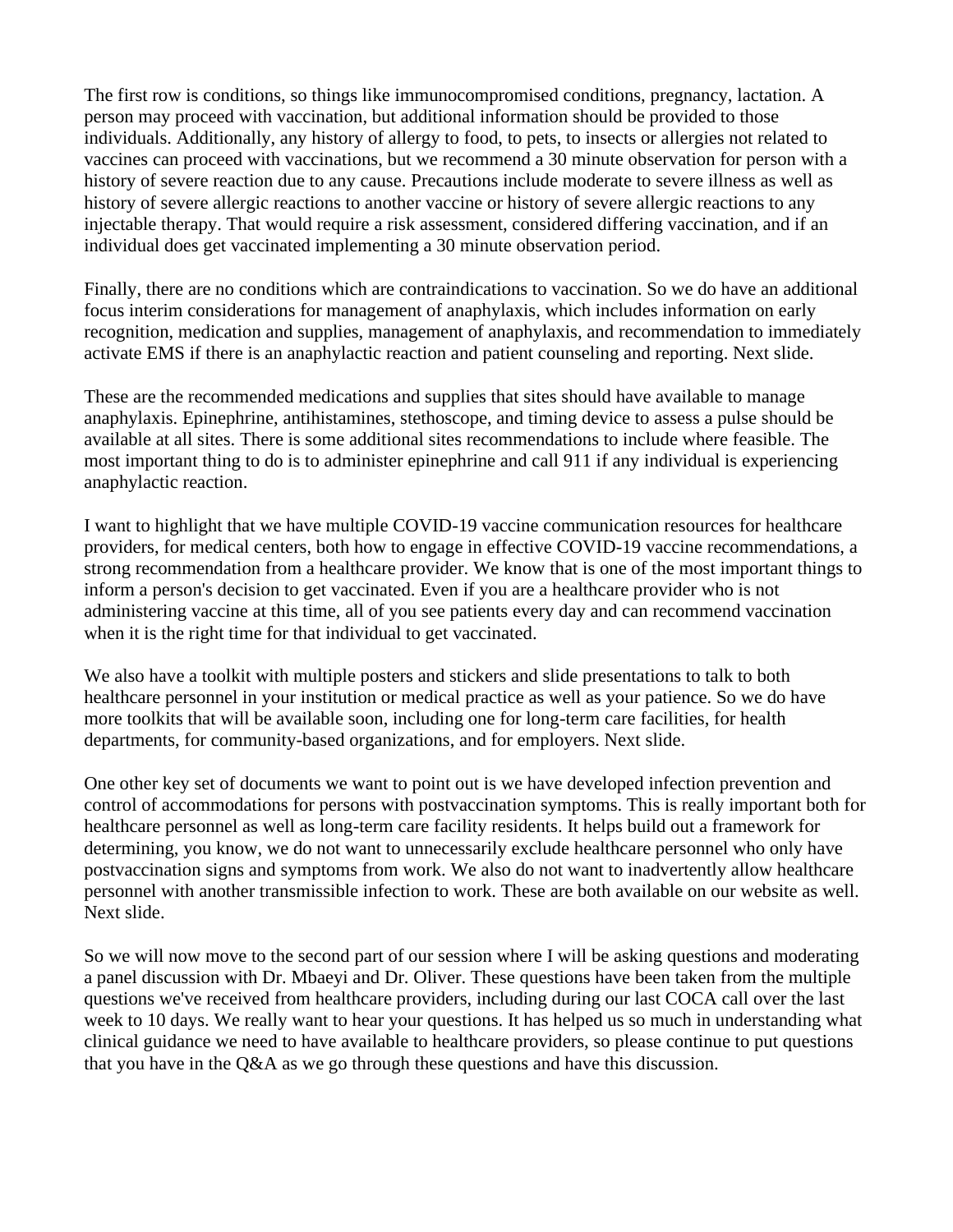So I will begin with a question that I have asked and answered a couple of times, but I'm going to ask Dr. Oliver to talk about this. I think the answer is evolving. What do we know currently about the benefits of mRNA COVID-19 vaccines to prevent transmission?

Thank you, Dr. Cohn. The vaccine manufacturers of the Pfizer biotech has stated they are doing additional studies to better understand the impact for you we look forward to being able to review that data when it's available. Yesterday information was presented at the meeting for the Moderna vaccine. Among people who received one dose of the vaccine, there was a reduction in the number of participants who were asymptomatic but had a positive PCR compared to those participants who received placebo.

The screening was done when the participants came back into receive their second dose of vaccine. It's early data, and we still need to know more around how these mRNA vaccines will prevent transmission, but overall it is encouraging from the clinical trials. We look forward to additional information around how these vaccines may prevent transmission. Until they have that additional information, and until there is high vaccination coverage for the general population, we do want to continue to encourage and recommend that vaccinated people continue to use all of the tools available for preventing COVID-19, including mask use, social distancing, and hand hygiene. Hygiene even after vaccination.

Great. Thanks so much. I do think -- I am really looking forward to this information, and I'm really excited about the small amount of encouraging data that was presented yesterday. So, Dr. Oliver, I will also -- since I have two cigarettes, I am using doctor.

So Dr. Oliver, should people who have had COVID-19 be vaccinated, and should they be vaccinated now?

Thanks. COVID-19 vaccination should be offered to persons regardless of prior COVID-19 infection. People should wait to get vaccinated until after their acute illness is resolved and after they've met the criteria to discontinue isolation. There is current evidence that reinfection is uncommon in at least 90 days after initial infection. Because of that, persons with a recent COVID infection may defer vaccination until the end of the 90 days if desired.

Great. I am going to take this question one step further. What if, for example, I get dose one and then when I am do for dose number 2, what if, a, I have symptomatic COVID and I am ill, and what if I have a positive PCR test showing I have asymptomatic COVID.

We really want to protect the healthcare personnel people who would be providing the vaccine and not expose them to risk. There are certain circumstances that are detailed in the clinical considerations, especially around quarantining individuals were people residing in congregate care settings, when they are under quarantine, may still receive vaccine. Overall individuals who are positive should wait to receive vaccine until they have met the criteria and discontinue isolation.

Great. Thanks so much. So it's not for concern about us being -- it's not about concern for vaccine safety forgetting that vaccine, it's really about maintaining our quarantining recommendations.

Exactly.

Okay. Moving on to what I know is a question that is at the top of everyone's minds and has been really challenging. Dr. Mbaeyi, can you talk a little bit about the contraindications to components of the Pfizer-BioNTech and Moderna vaccine? What does it mean in terms of -- what kinds of things we do think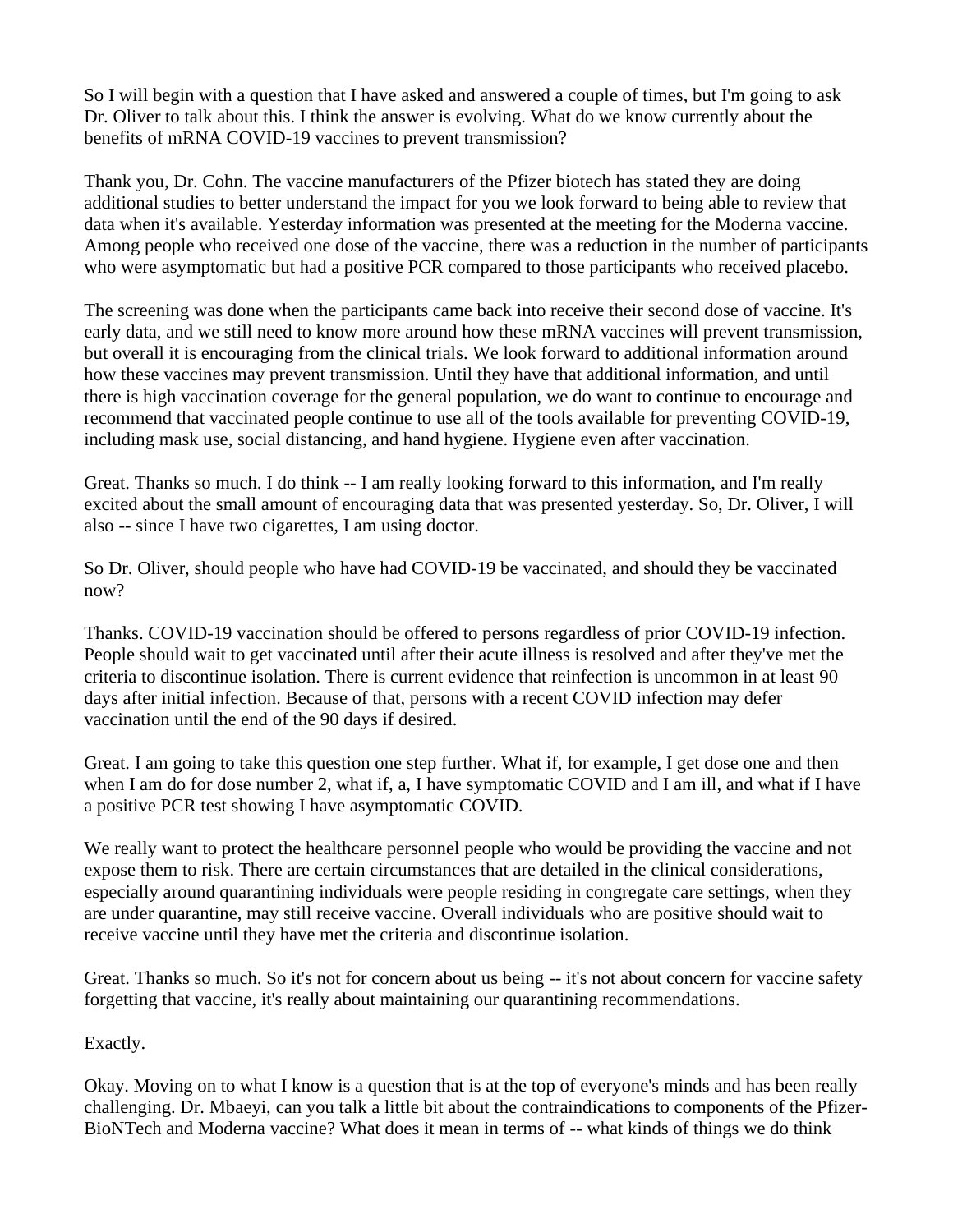about in terms of being concerned about whether or not you have had a severe allergic reaction to one of those components in either vaccine. What should people be thinking about in terms of severe versus less severe allergic reactions and anaphylaxis?

Sure, thank you, Dr. Cohn, for that question. As you mentioned a little bit earlier, there are some people that should absolutely not get this vaccine. Those are people that have had a severe allergic reaction to any component of the vaccine. I just wanted to point out, one of the components that Dr.

Cohn showed, you know, contains polyethylene glycol. That something clinicians are used to using for things like laxatives or colonic bowel prep. If someone had an anaphylactic reaction to that medication, you know, that's a component of the vaccine. That's kind of the main one of concern. But people who have had a reaction to any component of the vaccine should not get it.

If somebody gets the first dose of the vaccine and experiences anaphylaxis, they should not get a second dose of the vaccine. In terms of, you know, how people can decide, was this a serious reaction, like anaphylaxis or not, when they are talking to their patient, you know, some things like listening. Did it require use of an EpiPen customer did it require hospitalization or visit to the emergency room? Really trying to elicit those symptoms to see how severe an allergic reaction it might have been. So there is those people that should not get vaccine but there's also that group of people who there is precautions around the vaccine there should really be a history of little bit more. Somebody who has had a severe allergic reaction to any vaccine or any injectable medication at this time we are recommending those are precautions that are on the vaccine.

Somebody can still get the vaccine, but there needs to be that discussion to better understand what happened and take into account, you know, kind of various factors to determine whether that person should get the vaccine. As Dr. Cohn mentioned, people with things like food allergies, insect allergies, latex allergies, those kinds of things, those people we do not have any sort of contraindication or precaution to people with other types of allergies. Having said that, everybody who gets the vaccine we are recommending an observation. For anyone with history of anaphylaxis due to any reason at all, we are recommending a 30 minute observation.

For everybody else who's never had anaphylaxis in their life, we are recommending a 15 minute observation.

Great. So I have a daughter who carries an EpiPen. I've never had to use it before, but she is allergic to certain tree nuts. You would recommend that she go ahead and get vaccinated when she is old enough. She's 18.

Would you recommend that she go ahead and get vaccinated when she is recommended based on prioritization but you watch her for 15 minutes to 30 minutes, is that the advice for what we know are many, many people who are concerned about anaphylaxis but have not had to use that EpiPen before?

Yeah, that's right. People of other types of allergies who've experienced allergic reactions but have never had, you know, a severe reaction such as anaphylaxis, you know, a lot of people get EpiPen. They are given that. Unless someone has had an anaphylactic reaction in the past to a vaccine or injectable medication, they can get vaccine, they just need to be observed afterwards.

Great. Thank you. [barking] I apologize. Those are, unfortunately, my dogs. Someone rang the doorbell.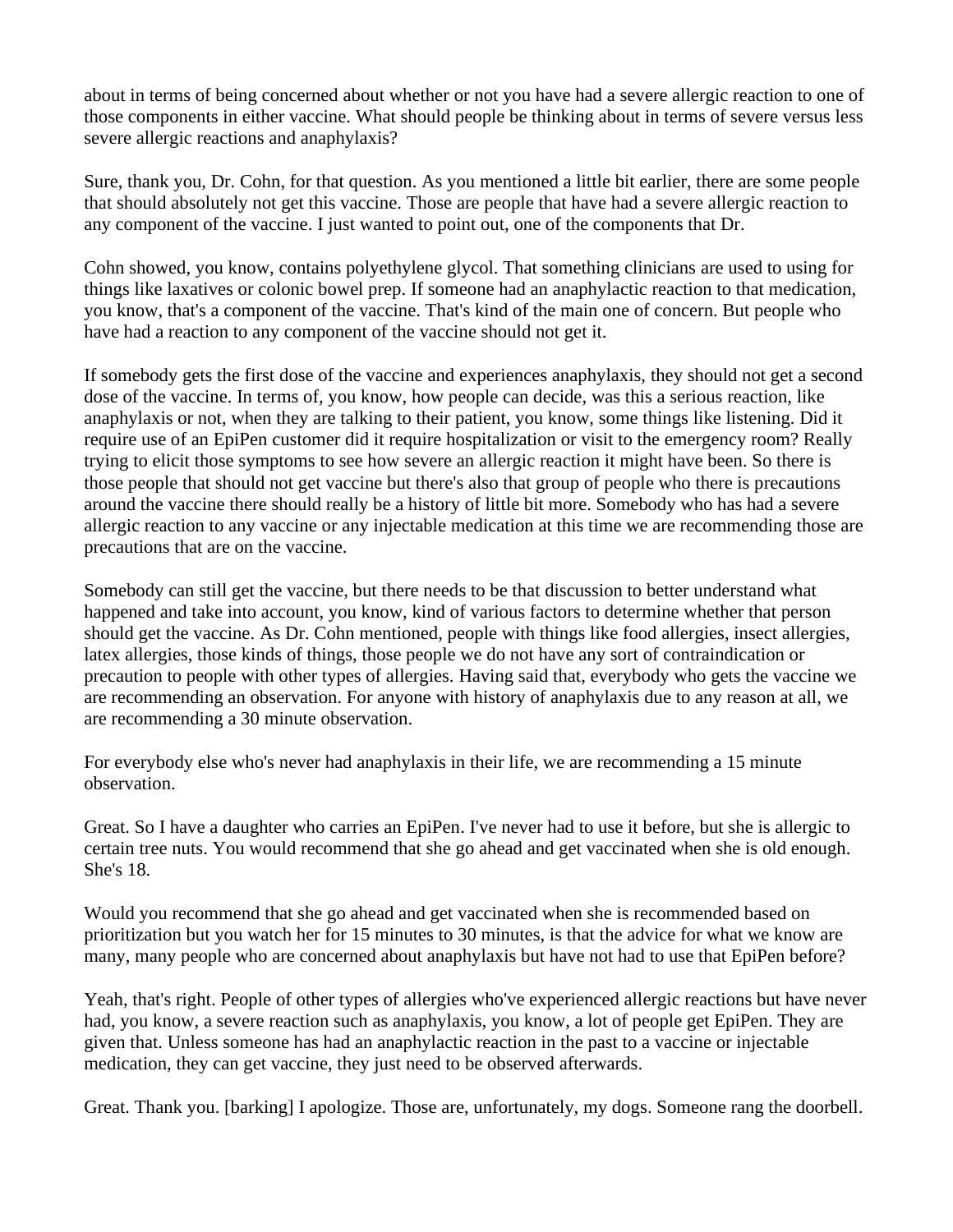Let's move onto the next question. Can you go into a little bit more detail about what is needed on-site vaccination clinics? I know I talked about this a little bit, but do you have anything else to add to talk about what is prepared in case there is anaphylaxis.

I think the key things they need to do is make sure they are at the vaccination site, whoever is administering the vaccines are involved and should be able to, you know, rapidly recognize the signs and symptoms of anaphylaxis, to give epinephrine. Epinephrine is first-line treatment. There are no contraindications to getting epinephrine credit if somebody has anaphylaxis, you want to give that immediately and then call for emergency services, call for 911. And so I think those are kind of I think the main take-home messages. We did prepare kind of some recommendations of the minimum that people need to have on site.

I think the minimum, like I mentioned, is epinephrine. We do recommend that people have antihistamines on site. That does not treat anaphylaxis. That does not treat, you know, respiratory obstruction and things like that, but it can provide symptomatically relief for people that need it. We do recommend some equipment to help monitor vital signs or assess vital signs.

Blood pressure cuffs, stethoscope, something to time someone's pulse. Then there is the other things that, you know, are used for treatment of anaphylaxis that if you have it or if you're able to get it, you know, the more you can be prepared, the better. I think what I've mentioned are really kind of minimum requirements. Again, being able to recognize anaphylaxis, administer epinephrine appropriately, and call for emergency services are kind of the ABC for vaccination sites to do.

Great. Thank you. Dr. Mbaeyi, I know and some types of settings it can be really challenging to recognize anaphylaxis. For example, if an individual who is living in a long-term care facility setting who may have some dementia and cannot report symptoms, if you are sort of on the fence about whether or not that individual is having an anaphylactic reaction, you are saying you would go ahead and give epinephrine regardless, right? And then call 911.

Yes. If anaphylaxis is suspected, epinephrine delays -- you know, delays in administering can create bad outcomes. I do want to mention, as you mentioned, it can be hard and some patients to tell. Hindsight is always 2020. I do want to mention that some older adults, especially those who have certain cardiac issues like hypertension, they are more at risk for kind of cardiac side effects from epinephrine itself, so you, certainly, do not want to give unnecessary doses when people do not need it.

Like I mentioned, because of how life-threatening anaphylaxis can be an drafted prompt attention is necessary, if anaphylaxis is expected, you should administer it and then call 911.

Great. Thank you. I guess to close out the question on anaphylaxis, I just like to make the comment that, you know, we are not saying that -- anaphylaxis still is rare, but if these reports do end up turning out to have been real anaphylaxis and it is occurring at the more than regular rate, we -- usually anaphylaxis to vaccines is more than one in a million. It's one in about 1. 3 million persons vaccinated.

We are vaccinating a lot of people over the next couple of months, and if it is lower than that, you know, one and 100,000 or one in 500,000, the benefits of vaccination are really important, but we will be doing whatever we can to understand what is causing anaphylaxis and supporting continuing vaccination unless there is a real need to shift. I will say the cases that have been reported have all been reported from Pfizer vaccine. You know, it is still really a handful. We do not know if this will happen with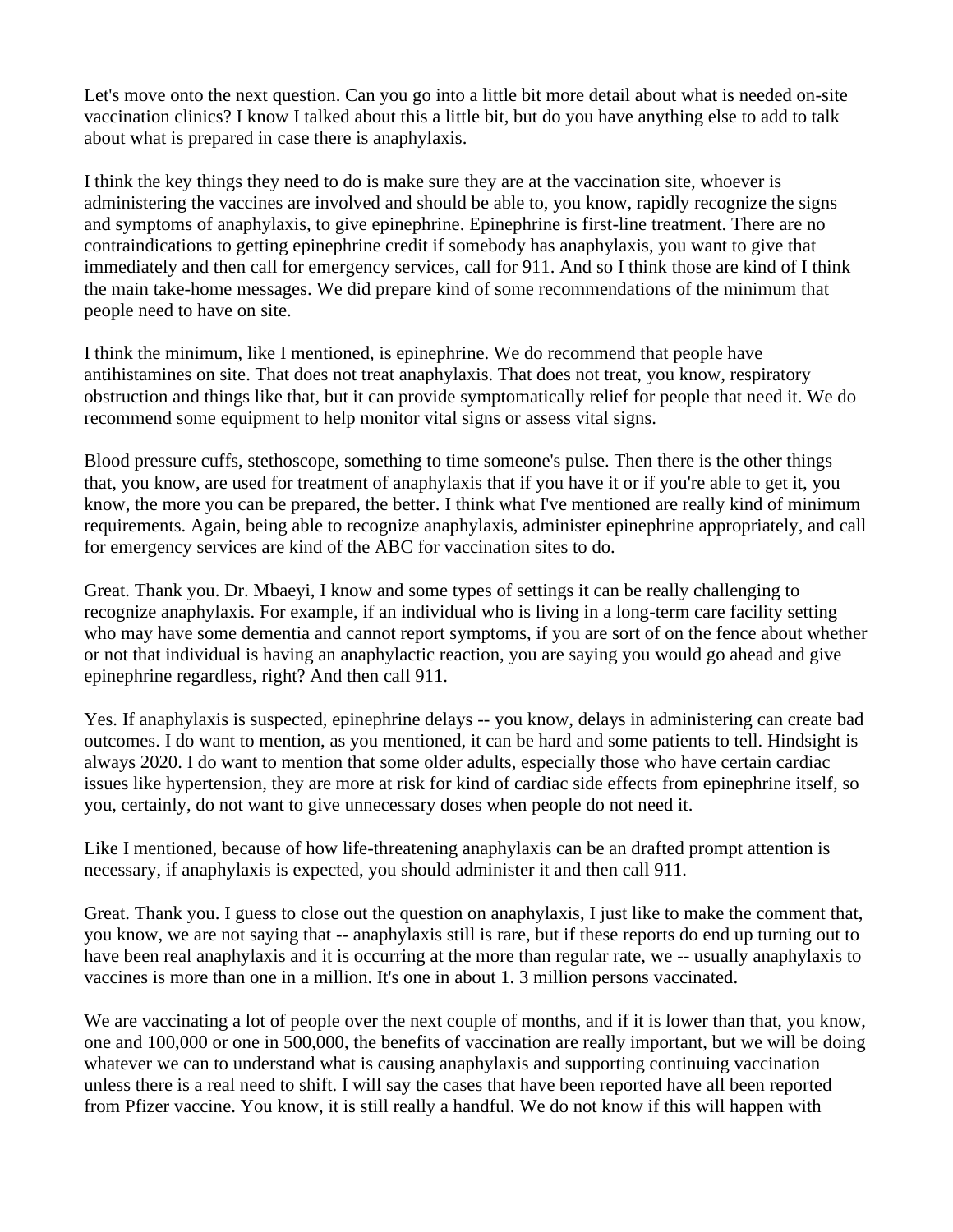Moderna texting, but we are maintaining the same clinical guidance for both vaccines until we know otherwise. So moving on to vaccination.

We are going to talk about some special populations. I know a lot of this information is in that document, but as you know, the vaccine clinical trials did not include unknown pregnant women. Dr. Oliver, can you talk a little bit about whether or not pregnant persons can get before vaccines and if there are special considerations for pregnant women?

Absolutely. If a pregnant person is a part of a group that is recommended to receive it COVID-19 vaccine, such as a healthcare personnel, they may choose to be vaccinated. While we think a conversation with a healthcare provider may be helpful in helping the pregnant individual make that decision, it is not required prior to vaccination. I think from the clinician standpoint, when thinking through talking with a pregnant patient, providers need to think through what we know and don't know about vaccines during pregnancy. Based on our current knowledge, and leading up to these recommendations, we really pulled together some of kind of the country's experts in this technology and in pregnancy and in pregnant women.

The experts believe that mRNA vaccines are unlikely to pose a risk for people who are pregnant just based on the biology of how these vaccines work. The vaccines are not live. The mRNA degrades quickly after vaccination. There has not been any safety threats that have been identified. Observational data demonstrate that while the absolute risk is low, pregnant people with COVID-19 have an increased risk of severe illness.

by including illness that resulted in an ICU ventilation or death. They also may be at increased risk for adverse outcomes such as preterm birth. While there is no data on the safety of these vaccines in pregnant people, studies are ongoing. So there were some inadvertent pregnancies in the clinical trials. In both the Pfizer and Moderna trials, the manufacturers and FDA and CDC are going to follow it to see how those pregnancies progress and the outcomes.

There have not been any safety issues identified to date. And then the animal studies. We call those the developmental and reproductive toxicity studies. Those are ongoing, and we expect to have those results very soon. Hopefully, the studies in pregnant people specifically are planned and will be beginning soon as well.

The clinician also needs to consider some other factors when discussing this with pregnant patients, including the patient risk of exposure to COVID based on their occupation such as the exposure in a healthcare setting. If they are a healthcare personnel and a level of COVID in the person community. Risk of COVID to the baby, the benefits of the vaccine and the known side effects and a lack of data around mRNA vaccine and during pregnancy, balancing that with what we do know.

Great. You just reminded me. I am going to give a plug for the safe, which is the active safety monitoring system that we are asking people to get vaccinated to enroll in. It is a text message-based system where we are collecting information on people's adverse events, if they have a significant health impact after vaccination, we are following up with phone calls to understand that health impact better. We are reminding people.

We are asking people to let us know how they are doing up to two weeks after vaccination and then a couple of additional time points. We have really had incredible uptake of persons enrolling in this first week of vaccination. I've been so happy because it is really going to give us the most timely -- it's going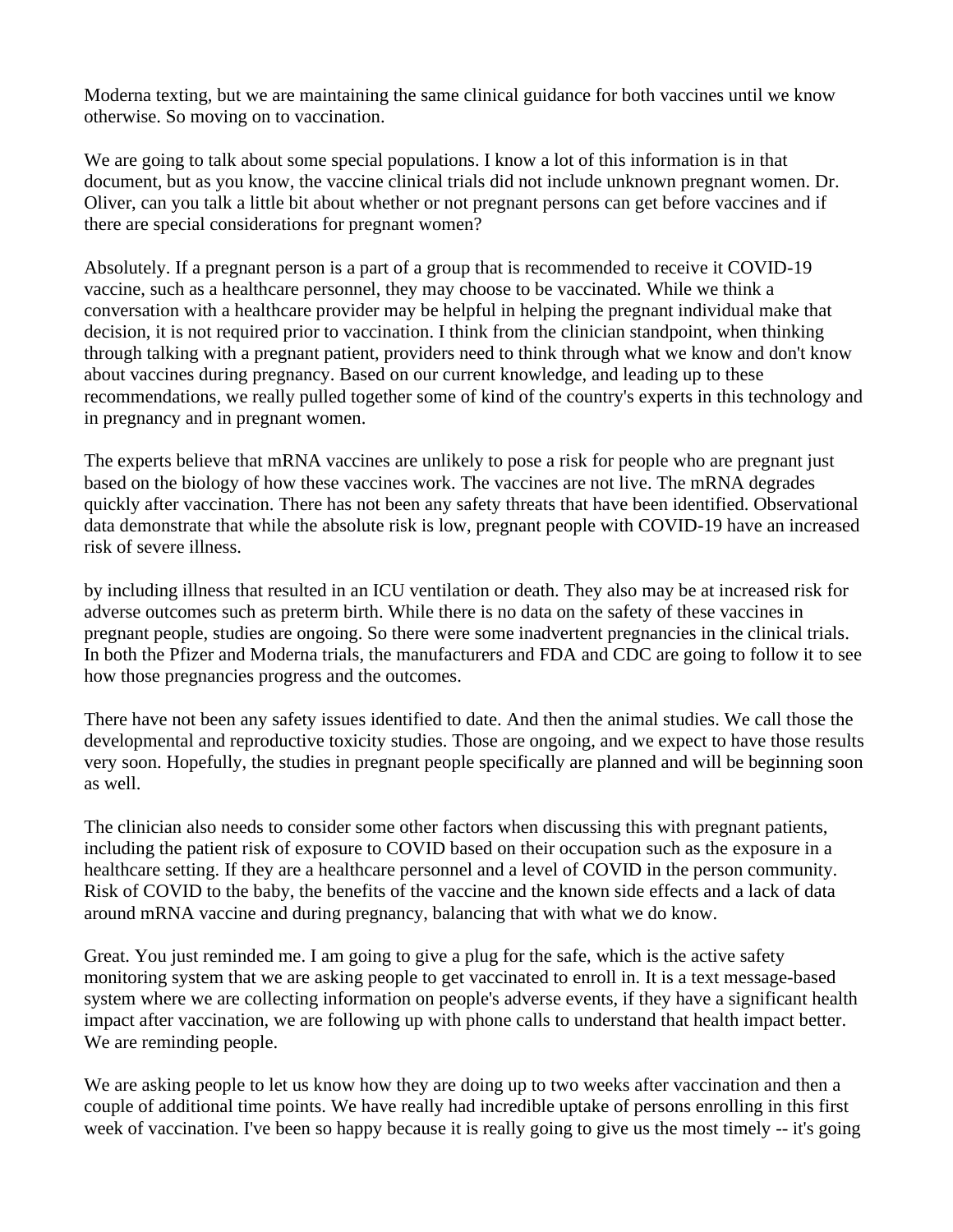to really help inform how to use these vaccines effectively and safely. I will also say that this is following individuals who are being vaccinated who are pregnant, and so if a patient or if any of you are pregnant and get vaccinated, we really want to understand vaccine safety in pregnant individuals, so we already have more pregnant women enrolled than we had in the clinical trials or that were vaccinated not knowing they were pregnant in the clinical trials, so be really excited about that.

Dr. Oliver, can I ask you then about lactating women? Does the same hold true?

Yes, absolutely. There is no data, again, on the safety of the COVID vaccines in lactating people or in the effects of mRNA on a breast-fed infant or on milk production or excretion. However, mRNA vaccines are not thought to be a risk to a breast-feeding infant, so a lactating person who is a part of a group that's otherwise recommended to receive COVID-19 vaccine -- for example, in phase 1A, the healthcare personnel may choose to be vaccinated as well.

Great. Before we leave this topic, can you just give us an update about other provider organizations and clinical guidance that they have released as well?

Yes. When CDC was developing these clinical considerations, we did it in close collaboration with ACOG and AAP. There is a practice advisory available online and the pregnancy webpage on the COVID vaccines site, specifically linking to that practice advisory as well. So I think recognizing that some of the burden of walking through the risks and the benefits is going to fall to these OB/GYN's and providers that people may turn to for questions. ACOG has provided that information and support in addition to what is available from the CDC website.

Great. Thanks. Now moving to the topic of immuno compromised persons. We are going to turn back to Dr. Mbaeyi.

I know in the triage slide that persons who are immunocompromised are not considered a contraindication for vaccination, but there is a lot of questions. You know, there's a wide range of immunocompromised persons and persons receiving medications like Biologics. So what are the current -- what is the guidance for individuals who have -- who are immuno compromised and around receiving a mRNA COVID vaccine?

Yes. As he mentioned, people who are immune compromise can receive the vaccine, unless they have any other contraindications that were already mentioned. People with stable HIV were included in the clinical trials. Other people with other types of immunosuppression were not included, so we really don't know right now kind of the benefits and risks of the vaccine for them or the safety and efficacy, but these people we believe to be might be at risk of severe COVID disease. There is really kind of that risk that needs to be taken into account.

So what we are saying is that, you know, people with immunosuppression can get the vaccine. They should just be aware that we don't really have that much data in the vaccine may not work as well and they have some diminished immune responses. It makes it important for them to continue with the health measures that are recommended for everybody like social distancing, masking, all of those kind of things to help keep themselves safe.

Great. Is this similar for persons with autoimmune disease? I know there is a lot of concerns about autoimmune disease and these vaccines. What are the current recommendations are guidance around that?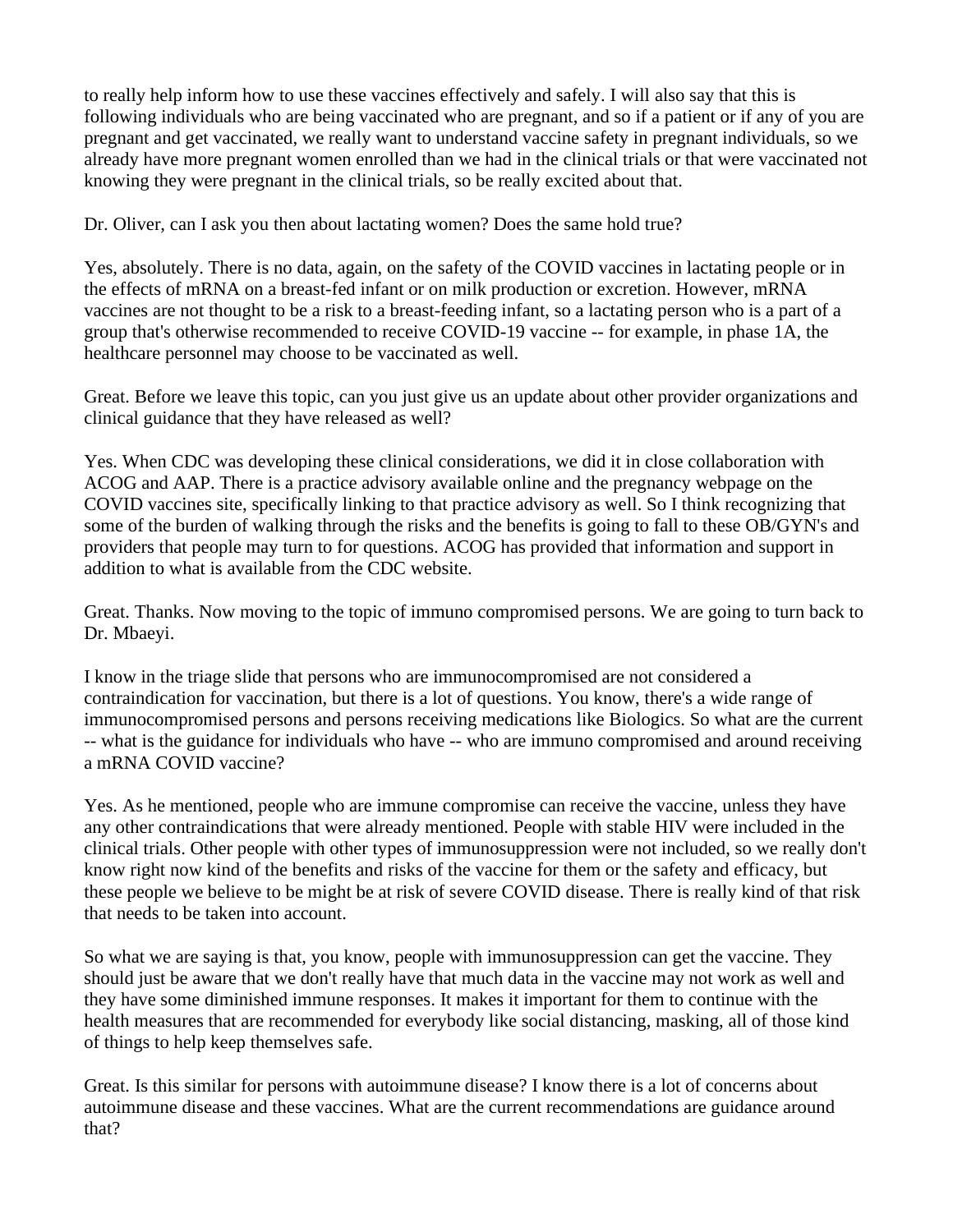Yes. It's a similar recommendation. We really don't have much data in this particular group. People with autoimmune disease, they were eligible to it be enrolled in the clinical trials, so they were able to take part in the clinical trials. There were not any -- you know, there was no data available specifically in this group, but when FDA reviewed the data, they did not find any kind of imbalances between the vaccinated group and the unvaccinated -- and the placebo group in terms of, you know, occurrence of symptoms consistent with autoimmune diseases.

We recommend people with autoimmune diseases or persons on biologic treatment, they can get the vaccine unless they have a medical contraindications such as the anaphylaxis issues we were talking about earlier.

Great. And then final question in this grouping. So what if -- I know we are saying people who have had COVID-19 should be vaccinated but they can -- if you are trying to prioritize, you could defer vaccination for 90 days in those individuals. Have the recommendations changed if a person received convalescent serum when they were treated for COVID-19?

Yes, it's a great question. Again, we don't have data on this in terms of how soon after somebody gets a treatment or convalescent serum. The safety, efficacy, all of those parameters. But we do know some things about the half-life of how long the antibodies would last in the system. Based on that information, we are saying that people who have received convalescent serum or monochrome, they should delay vaccination for at least 90 days.

This is a precautionary measure until we have additional information available. This is to help avoid interference of the antibody treatment with vaccine -induced immuno responses. So it's kind of based on what we know about these therapies but also knowing that people who have been recently infected with this are unlikely to have reinfection in those 90 days, so we are saying wait 90 days to get the vaccine if you have had antibodies or convalescent plasma.

Thank you. A couple of questions about dosing administration of these vaccines. As you know, it is next to impossible to make sure that everybody gets back to get their second dose right at 21 days or right at 28 days. Can you talk a little bit about what happens if a person comes in before 21 days or 28 days, depending on the product or after. What are the recommendations to manage differences in time intervals between doses?

Sure. So the Pfizer is recommended at 21 days. The Moderna is 28 days. The reason is simply the way the studies were designed. Pfizer gave there is at 21 days and Moderna did 28 days.

Not based on any specific concerns around how the vaccines work, but well aware that it is difficult especially if the products are different to know exactly when everybody should come back in the second dose scheduling. We have had some kind of intervals where things are okay based on data from the clinical trials. They said that a four day grace period should be fine. In addition, there is no maximum interval between the first dose and a second dose. If there is a delay in receiving the second dose, they should receive the second dose as soon as possible after that kind of 21 or 28 day interval.

You do not have to start the series over again. At this point, there's no recommendation where we restart the series or need to repeat doses. A person receives two doses of these vaccines, especially in the setting of limited supply. That is what is recommended right now.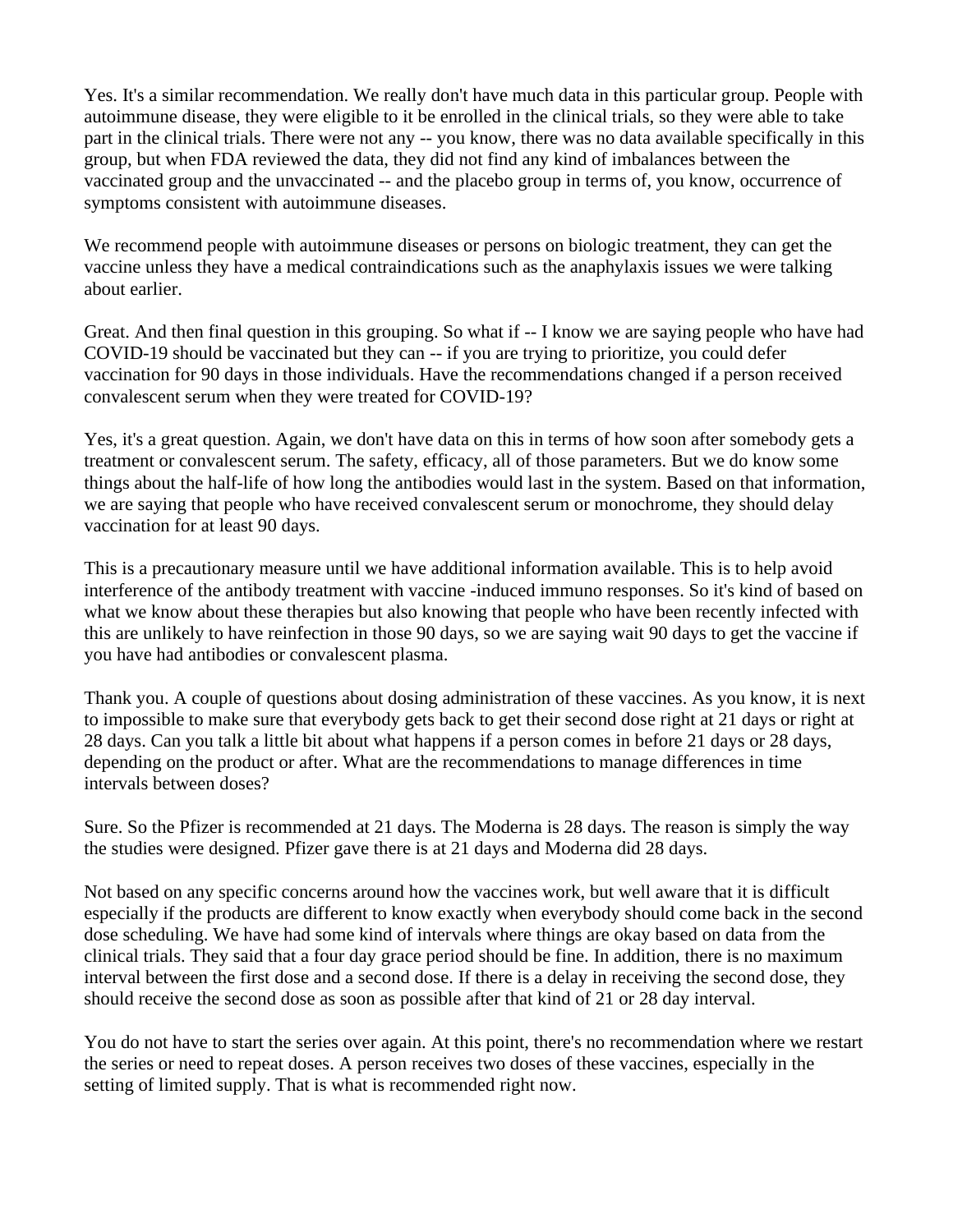Great. Thank you. That makes a lot of sense. We do have lots of systems in place. You know, electronic systems and at the state and the health department to support people having reminders to get back for their second doses.

Hopefully, a lot of people are getting their second dose is scheduled at this time when they come in. Certainly, as vaccination expands, I think that is going to be a challenge. Hopefully, we will have more data to inform effectiveness with differences in administration dates. One more question for you, Dr. Oliver, that we have also gotten a ton of questions about.

Can influenza or any other vaccine be administered at the same time as other COVID-19 vaccines?

So right now we are recommending that the mRNA vaccines be given alone with a minimum interval of 14 days before or after administration. If a vaccine -- if a mRNA vaccine is inadvertently administered within 14 days, providers do not need to repeat the dose or restart the series of the mRNA vaccine. Again, this is mostly in this time where we are trying to learn about, you know, monitoring these vaccines. We just want to have a very clear picture of what is happening specifically with related to the mRNA vaccines. If an individual receives multiple vaccines at the same time, it can be hard to figure out kind of what's going on in that picture.

So for right now, we are saying vaccine given alone with an interval of 14 days before and after with the knowledge that as this expands and as we learn more, we will update that recommendation.

That's great. But if a person comes in and cannot remember if they got their flu vaccine a couple weeks ago, you do not have to track that down. You can go ahead and administer it and not have to repeat it. The goal is to be 14 days apart. I really understand and all of our other routine immunization guidance, we recommend coadministration of vaccines, because we want to use every opportunity.

I think this vaccine is still under an emergency use authorization and clinical trials were not done that included coadministration. We will shift our guidance when we feel we have the data to support that, but for right now try to administer this alone and within 14 days before or after another vaccine. So, Dr. Mbaeyi, could you talk a little bit -- I think this is going to be our last question. I know myself as long as -- and I am guessing most of the providers on this call have never actually administered a vaccine or potentially anything other than a diagnostic test under an EUA.

Could you talk a little bit about what providers need to report, but they need to do, and what are the requirements around administering COVID-19 vaccines under an EUA?

Sure, yes. It is a great question that I know probably a lot of people need more information on. I think, first, all COVID-19 vaccine providers should really carefully review these requirements that are in the COVID-19 vaccine provider agreement. This includes following CDC, AC IP, and manufacturer recommendations for the storage, handling, and administration of COVID-19 vaccines. They also should be familiar with the information in the EU a sheet for healthcare providers administering the vaccine.

As we talked about before, be prepared to medically manage any severe reactions that may occur. And then all patients must be provided with the fact sheet for recipients. They should be given this prior to vaccination. There is also a vaccination record card or a shop card that comes in ancillary kit. That completed vaccination record card should be given to each patient so that they know what they got, what vaccine they got, and when they need to contact to get their second shot.